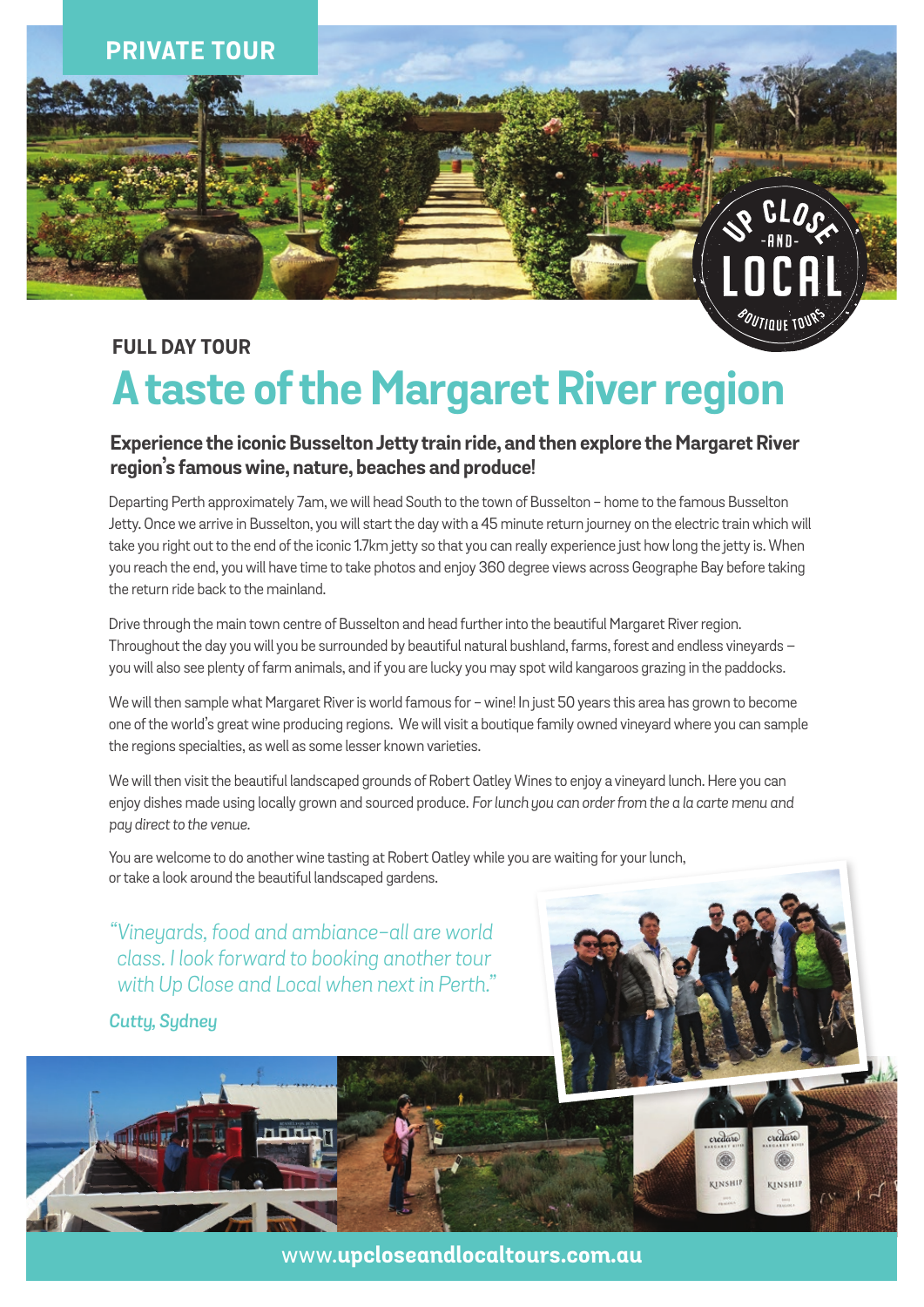## **FULL DAY TOUR A taste of the Margaret River region**



After lunch we will visit the dramatic Canal Rocks. Here you can walk along the wooden bridge overhanging the ocean to get amazing views of the channel between the granite rocks where the ocean rushes in and the waves crash beneath your feet. Then visit the lookout above Smith's Beach, one of the most beautiful beaches in the area with an endless white sand beach.

No visit to the South West region is complete without sampling some of the local produce that the area is famous for!

At Vasse Virgin you will get the ultimate olive oil experience. Sample all-natural skin and body products and raw handcrafted soaps made from cold-pressed local olive oil, plus taste their range of gourmet food products and olive oils.

We will then visit the Margaret River Chocolate factory which has a huge range of chocolate products and chocolate tastings. Next door is Providore, where you can sample jams, relishes, chutney, sauces (sweet and savoury), olive oil, preserves, dressings, spice mixes and desserts. You can also take a walk around the vegetable garden, fruit trees and grape vines on the property.

Last but not least, we will finish the day at Bettenay's for a sample of local nougat. With 32 different flavours to choose from, there are lots of sweet treats to sample and purchase, including a Nougaretto Liqueur. Depending on the day you may even see the nougat production process through the viewing window.

If time permits, we will also stop in at the Margaret River Dairy Company for cheese and yogurt tastings, where you can purchase an ice cream made from fresh local milk before we start heading back to Perth. *Please note: As this is a regional area, everywhere closes between 4 and 5pm.*

We will commence our drive back to Perth around 5pm, arriving back in the City at approximately 8pm.

**As this is a private tour for your group, it can be customised to suit your interests. If there is anything you would like to extend, remove or add please just let us know.**



www.**upcloseandlocaltours.com.au**